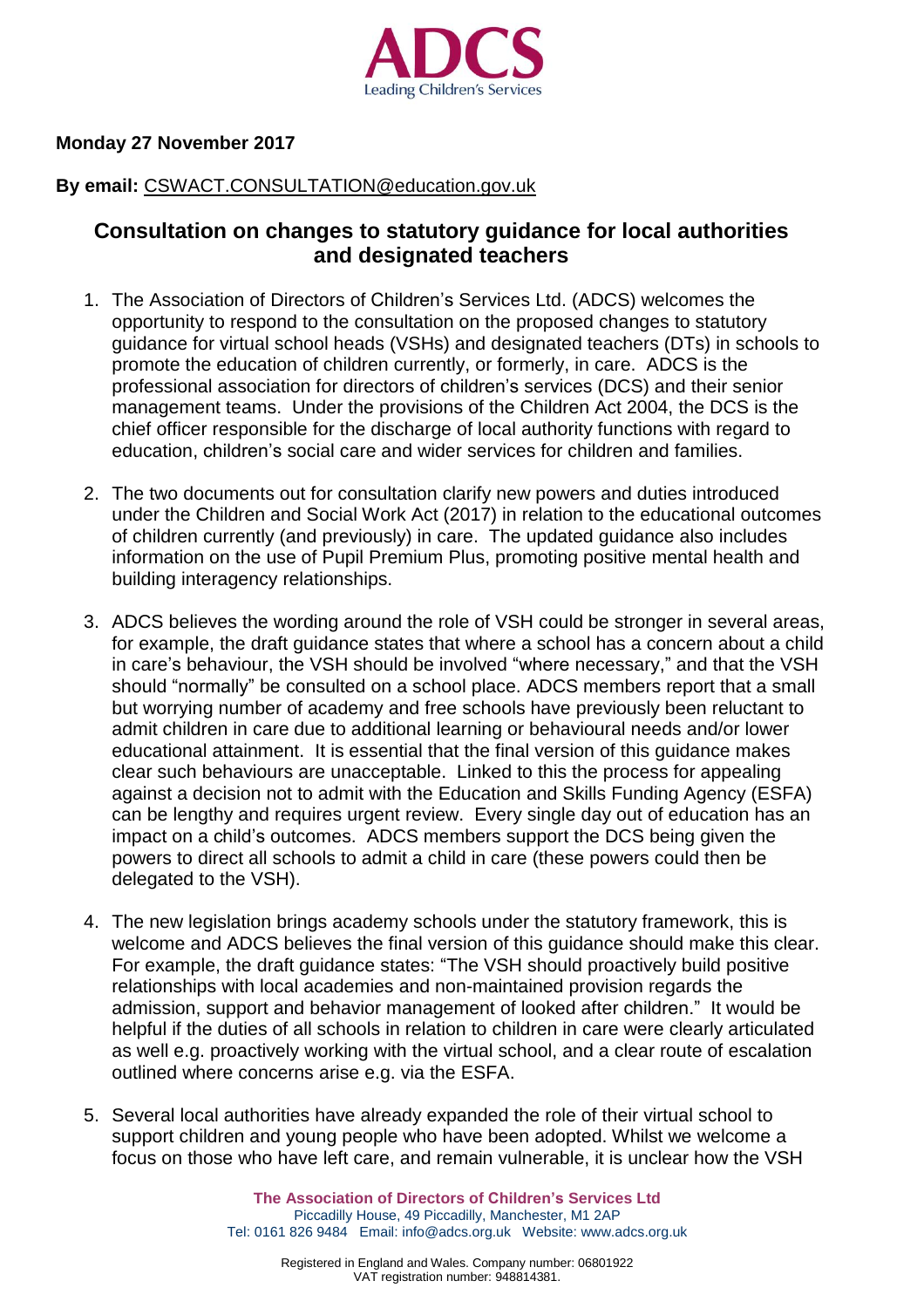

will be able to identify all of the children who have previously been in care elsewhere but are now living in their area or children who have been adopted from overseas.

- 6. It is important that the final version of the guidance clearly sets out what schools, adoptive parents and guardians can reasonably expect of the VSH, so that they understand their rights. ADCS members report adoptive parents and special guardians are already getting in contact with the virtual school to discuss their entitlements as this consultation has raised awareness of the expansion of the VSH's role and remit. A distinction therefore must be made between signposting, strategic interventions and casework. The expanded role of the VSH has significant resourcing implications and it is likely additional staffing capacity will be required to deliver these new duties. Individual ADCS members have suggested the expansion of the VSH's role may double the cohort the VSH is tasked with overseeing. This is a new burden and must be funded as such to have the desired impact on children and young people's progress and outcomes.
- 7. The guidance states this new duty relates to "previously looked after children who are in education in the area served by the VSH irrespective of where the child lives," to overcome the need for education settings to work with more than one VSH and minimise cross-border complications, however, this approach may result in a loss of history, break longstanding relationships and may duplicate existing arrangements. Children who have been adopted are eligible for support for up to three years from the date of the adoption order. It would be helpful if this was addressed in the guidance and if the views and wishes of children and their families could be included. The guidance should also recognise that parents or guardians may not wish to take up the offer of this support.
- 8. High level information on the use of Pupil Premium Plus for children in care is included here for the first time. This is helpful, however, the final version of the guidance would benefit from the addition of more detail on good practice in line with recommendations previously made by the Public Accounts [Committee](https://publications.parliament.uk/pa/cm201516/cmselect/cmpubacc/327/327.pdf) and the [National](https://www.nao.org.uk/report/funding-for-disadvantaged-pupils/) Audit Office. Further, the guidance does not contain any specific information about the use of the Pupil Premium Grant - and how this differs from other forms of funding. It is not acceptable that schools can plan to use their funding over a number of academic years but the virtual school can't, the DfE should look to correct this disparity and enable funds to be carried forward by the VSH.
- 9. For children who have left care this funding is managed by the child's school. If the VSH is now responsible for the outcomes and achievements of this cohort of children, then they will need to understand how the grant will be utilised and should therefore be consulted on the school's spending plans. Funds for children who have left care are un-ringfenced which may make it more difficult for the VSH to understand how these monies are being spent and the impact this investment is having on children's outcomes.
- 10.In early 2016, the Departments for Education and Health set up an Expert Working Group to look at the mental health needs of children and young people currently and previously in care, as well as care leavers. The group has now reported and recommended the creation of an accountable, independent virtual mental health lead